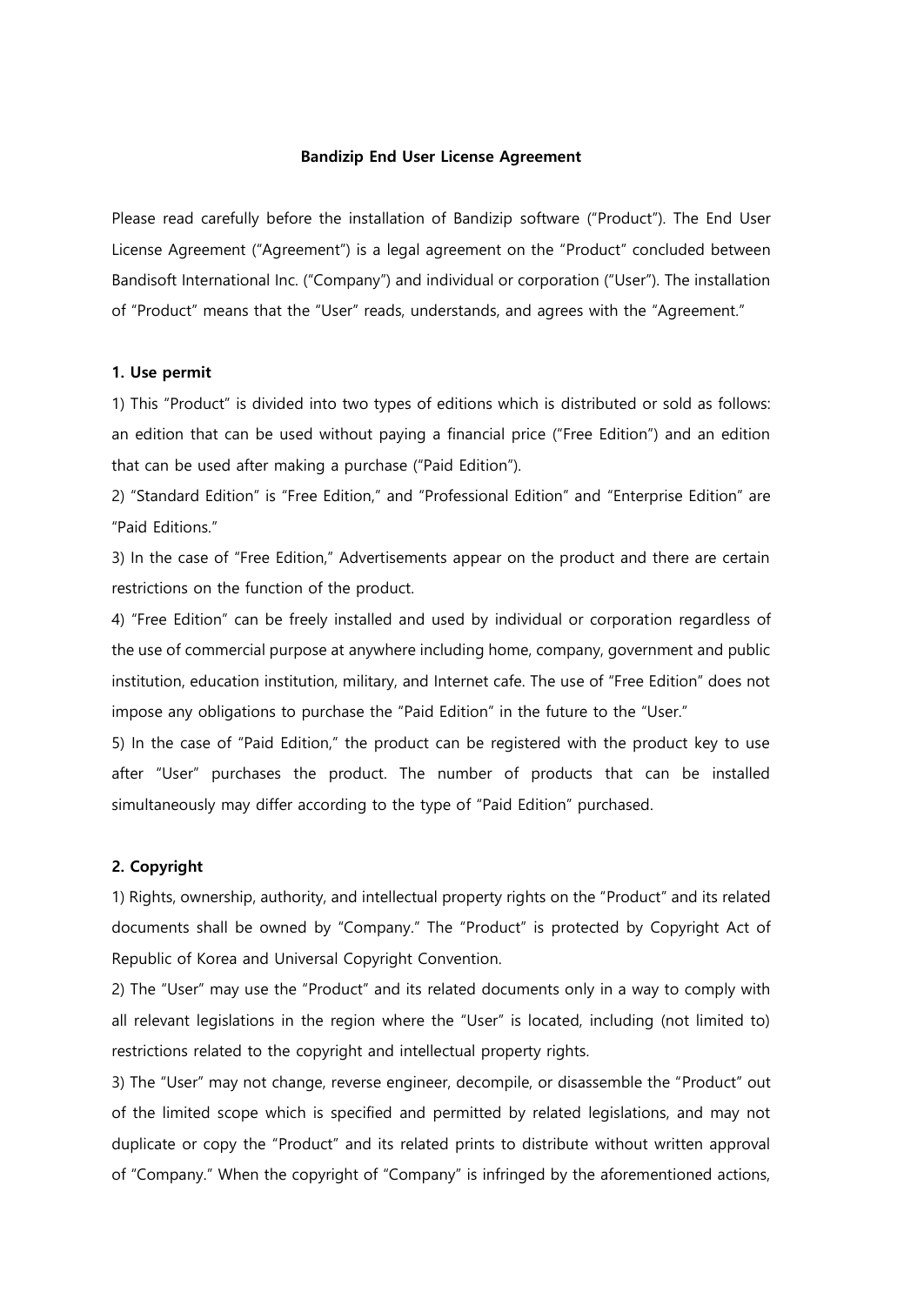the "Company" may claim the compensation to the "User" regarding all damages incurred from the infringement of copyright.

4) The "User" may not alter or distribute the "Product" without written approval of "Company."

## **3. Purchase and refund**

1) Prior to the purchase of "Paid Edition" of "Product," please check for any abnormalities of the product with "Free Edition" and then proceed the purchase.

2) When there are critical problems in relation with the "Product" or there are important update or announcements such as change of "Agreement," the "Company" may announce its contents to the "User" via email.

3) When the product key is not registered, the refund is possible within 7 days from the payment date. When the product key has been already registered or it has been more than 7 days after the payment, the refund shall not be possible.

4) The free technical support related to the "Product" (management of failure and malfunction, inquiry of product key, etc.) shall be provided for one year from the purchase date of the product.

5) When the "User" take any actions to change the contents or function of "Product" abnormally or to remove, disable, or circumvent the overall security measures included with the "Product" in relation with the registration of product key, (including and not limited to hacking and cracking) the "Company" may confiscate the license of "Paid Edition" from the relevant "User." The refund on the confiscated license would not be possible.

#### **4. Registration**

1) "Free Edition" does not require any purchase or registration of the product separately.

2) When the purchase of "Paid Edition" is completed, the "Company" shall send a product key via email, and the "User" may register the product key and use the "Paid Edition." The email address shall not be changed after the purchase.

3) In this agreement, "Device" means a physical or virtual hardware system capable of running the "Product." If multiple OSs are installed on a single hardware, each of the OSs is considered to be a separated "Device."

4) A license of "Professional Edition" is a single-user license. One license allows one "User" to use the product, and the "User" may register the product on 5 "Devices." On up to 5 "Devices" the product can be registered at a time, and registering the product on 6th "Device" deactivates the oldest registration automatically.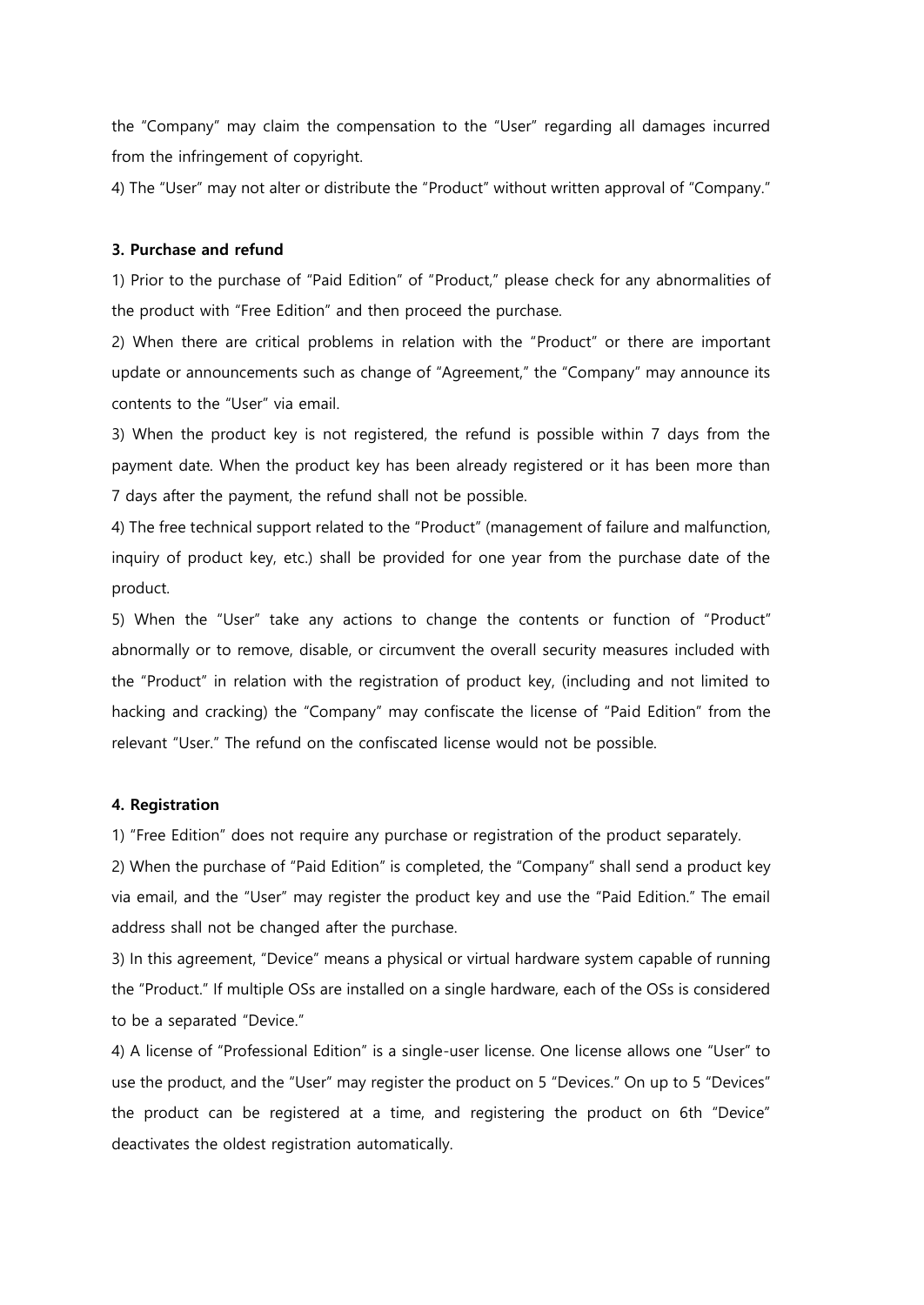5) A license of "Enterprise Edition" is a single-device license. It is required to purchase as many licenses as the number of "Devices" on which the "User" use the product. For example, making a purchase of 10 licenses allows the "User" to use the product on 10 "Devices" with the same product key. Registering the product on more "Devices" than the number of licenses which have been purchased deactivates the oldest registration automatically.

6) The Internet connection may be required for the product registration of "Paid Edition."

#### **5. Expiration and upgrade**

1) A license of the "Paid Edition" is permanently valid if there is no expiration date specified when the "User" purchases the "Product."

2) The "User" may be offered a major upgrade and a minor upgrade free of charge while using the "Product."

- Major upgrade is a service that improves the current program by replacing it with a new version of the program having major changes. The first digit of the software's version number is changed after a major upgrade is applied. (For example, a software version of V1.0 may change to V2.0 by a major upgrade.)

- Minor upgrade is a service that improves the current program by replacing it with a new version of the program having minor changes. The digits of the software's version number other than the first digit are changed after a minor upgrade is applied. (For example, V4.1 may change to V4.2 by a minor upgrade.)

#### **6. Product transfer**

The license of "Paid Edition" may not be transferred, distributed, rented, or resold to a third party.

## **7. Communication function and data collection**

The "Product" includes the communication function through the Internet as a part of normal operation. The following contents are included in the information handled by "Product" through the communication function:

- Version information for the update function of the product

- Advertisement information to be displayed in the "Free Edition"

- Information for the authentication, registration and license management of "Paid Edition" (including computer name and IP address)

- Hardware information encrypted with a one-way hash for the authentication, registration, and license management of "Paid Edition"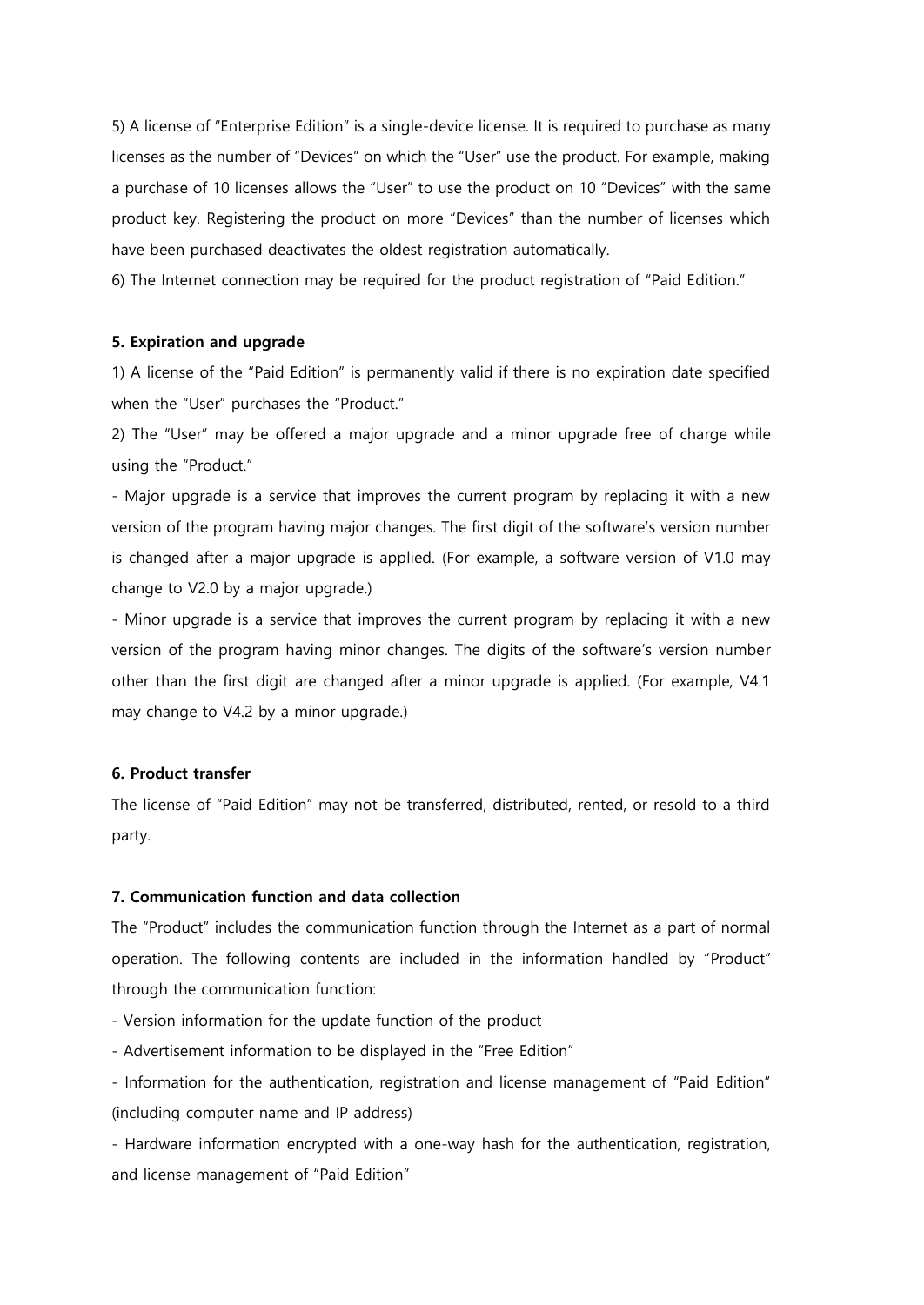- Anonymous information regarding the contents of error (when it occurs) for the quality improvement of "Product"

- Anonymous user statistics information by using a third-party analysis tool such as Google Analytics for the quality improvement of "Product"

## **8. Limitation of responsibility**

1) The installation and use of "Product" shall be performed entirely under the sole discretion of the "User," and the risk of any possible problems followed by the performance shall also be taken by the "User."

2) The "User" shall take proper measures (including and not limited to backup) to protect the important data. The "Company" shall not take any responsibility on the loss of any data which is occurred by any error of "Product" or mistake of the "User" during the process of using the "Product" by the "User."

3) The "Company" does not guarantee the security and performance of "Product," and does not guarantee that all errors which occur on the "Product" in the future would be corrected. 4) The "Company" shall not take any responsibilities with the "User" or a third party under any circumstances and any legal principles regarding any kinds of losses (including and not limited to indirect, consequential, incidental or exemplary losses and damages) incurred from the use of the "Product" or provision of customer service (or failure of the use and the provision), in the limited scope which is specified and permitted by related legislations. This shall be the same if the "Company" has known or has been notified with the possibility of the occurrence of the aforementioned damages. If the responsibility has to be taken by the "Company" in accordance with legislations, it may not exceed the actual purchase expense paid by the "User" for the purchase of "Product."

### **9. Governing Law and jurisdiction**

The dispute occurred between the "Company" and the "User" shall be governed in accordance with the law of Republic of Korea, and the jurisdiction of legal proceedings regarding all legal disputes related to the use right of "Product" and this contract, shall comply with the related regulations in the Civil Procedure Act.

## **10. Termination of Contract**

1) When the "User" fails to comply with "Agreement," the contract regarding the use of this product shall be terminated automatically. This termination may not require any kinds of notification to take effect.